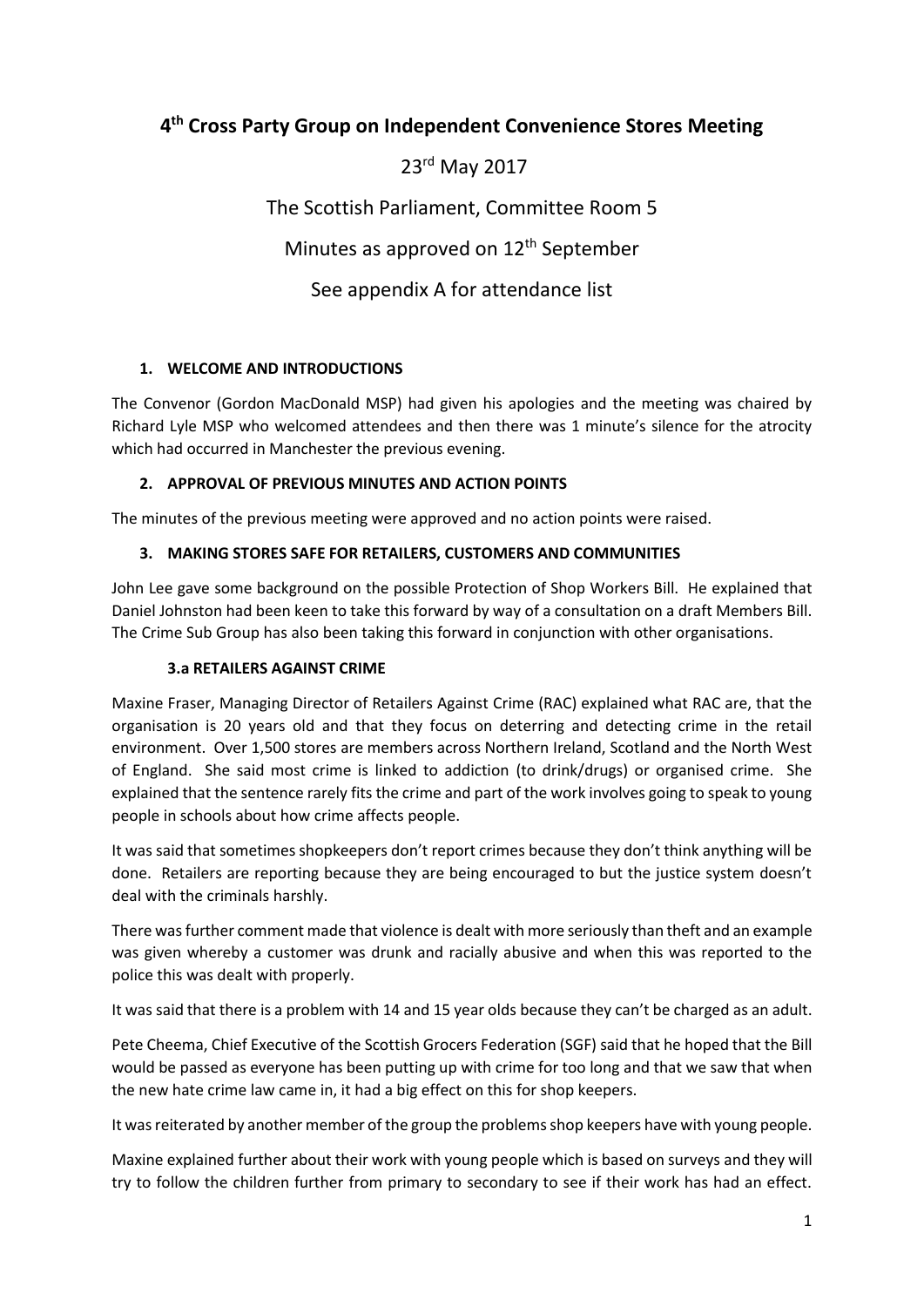They start with P7s and it was asked if anyone would like to recommend one of their local schools to take part.

It was said that some parents think its okay if a small child takes something small, others do tell their children that its not okay and tell the shopkeeper or speak so other adults in the shop can hear.

Rory McPherson commended the legislation which DJ is attempting to take forward.

Further support for the legislation was given by a member of the group, and it was said that some of the things that happen in store are unbelievable and then there is no update on what's happened after calling the police.

Richard Lyle MSP commented that he was a shopkeeper and understands the issues well and as police go into schools regularly maybe they could talk to the children about retail crime. He also said that he was a Justice of the Peace at one time and he fined people on many occasions and advised retailers to get to know their local police officers.

#### **3.b UNDER AGE SALES**

JL explained that this is now a recognised qualification.

Anne-Marie Canham explained that she is a Business Manager for Under Age Sales and she trains staff to achieve the qualification.

She said that there are 238 age restricted products so it is important that shop workers understand the regulations and this training helps them to deal with the challenges implementing the law brings.

Anne-Marie provided a presentation which is attached. She also said that the law should be changed so that workers are protected.

It was asked what was the cost of training, which is £42.00 per member of staff.

Annie-Marie said that take up has difficulties but an e-learning platform is being introduced which might make it easier for people.

It was also said that retail crime can be seen as less of a priority than household crime. A member of the group said that in his area he didn't see as many police on the beat and there was a disagreement on this as another member said that he saw more police in his area.

It was said that there is a lot of under-reporting and there was general agreement on this. It was said that it can take hours to give statements to the police and then you might have to go to court which is a day's wages and then the perpetrators are dealt with very lightly.

A representative from Scotmid mentioned statement packs which are much easier to deal with at a time that suits the retailer, then the police can come and pick them up. Scotmid has piloting this but it is hoped that it will be rolled out.

John Lee mentioned that SRBC are part of the crime sub group and they are hoping to take crime reporting packs forward.

It was said that it is good if something is done rather than children being let off, through partnership working the police could speak to their parents which might stop them offending later.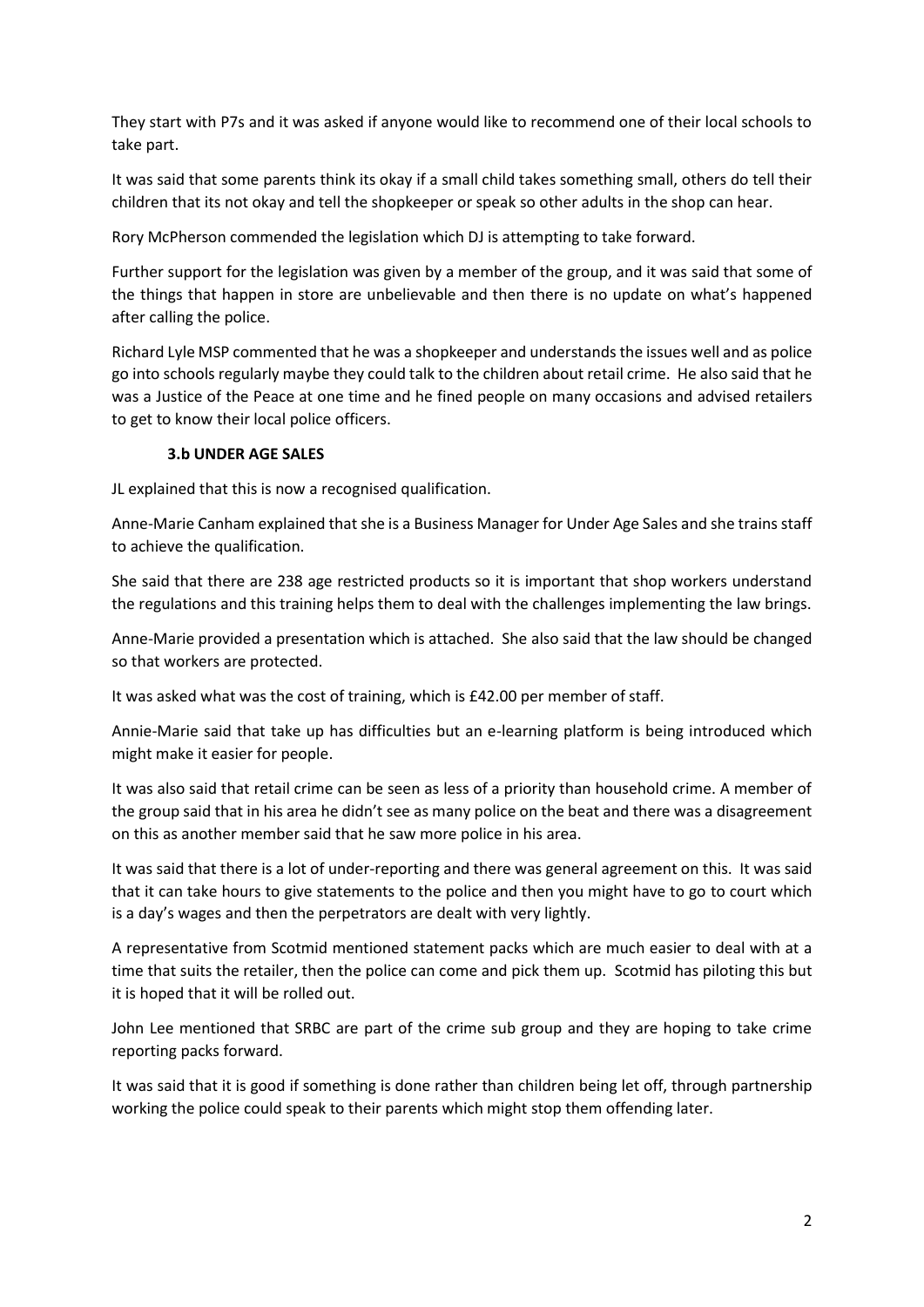Maxine explained that they keep a database of offenders, who become known because their images are passed around the stores and then they become displaced. She offered to send information to retailers on the methods of organised gangs which would help them greatly.

# **3.b PROTECTING SHOP WORKERS**

John thanked Rory McPherson for the work he has done on the draft bill which is now being taken forward by TLT Solicitors. Michael McDougall from TLT explained the reasoning behind the bill. This is that there are many duties put on shop workers to enforce the law and so they should be protected when they are carrying this out. Especially as shop workers are at risk of losing their job if they get it wrong. He explained that there have been attempts to bring legislation which has failed and this proposed legislation is narrowed to when a shop worker is carrying out a statutory duty.

Daniel Johnston said that he was a retailer who employed 25 staff and he understands the importance of safety for staff and that the impact of retail crime is huge. He mentioned that the previous draft bill by Hugh Henry failed and this may have been due to scope and a lack of differential from existing assault law. We therefore have to show that our draft bill is different. He said that we will be able to get everything correct through the process of the consultation, ie who should be covered by the law. Daniel is aiming for the legislation to be ready by the Autumn. He said he will be doing this with SGF and USDAW as he is a member of this union.

John thanked Daniel for his work and support. He said that they are trying to build a coalition of organisations who will support the legislation.

Pete thanked Daniel on behalf of SGF members, he said that there have been 16 new pieces of agerelated legislation since Hugh Henry's bill failed.

Richard Lyle commented that he would support the bill.

Pete went on to say that in the States there is a culture of carrying ID but that doesn't happen here and we definitely need this legislation. It was also said that it was vital that the retailers write into the consultation and contact their MSPs asking them to support it.

#### **4. UPDATE FROM SUB GROUPS**

#### **4.a ECONOMY**

Professor Leigh Sparks spoke about the local multiplier effect. Unfortunately, they had been unable to find a PHD student to do this work but instead they are going to do a smaller piece of work with 5 shops which will take a lot less time. This will be done in the next 3-4 months and anyone who could take part in this should e-mail John Lee.

#### **4.b COMMUNITIES**

There has been some progress on this sub group and it will be meeting imminently.

#### **5. PUBLIC PETITION – PE1642: SALE AND MARKETING OF ENERGY DRINKS**

John explained that we will draft a submission for this and send this round retailers for comment.

#### **6. AOB**

Pete mentioned SGF's upcoming networking event on Thursday 8 June at the RBS Conference Centre, Gogarburn.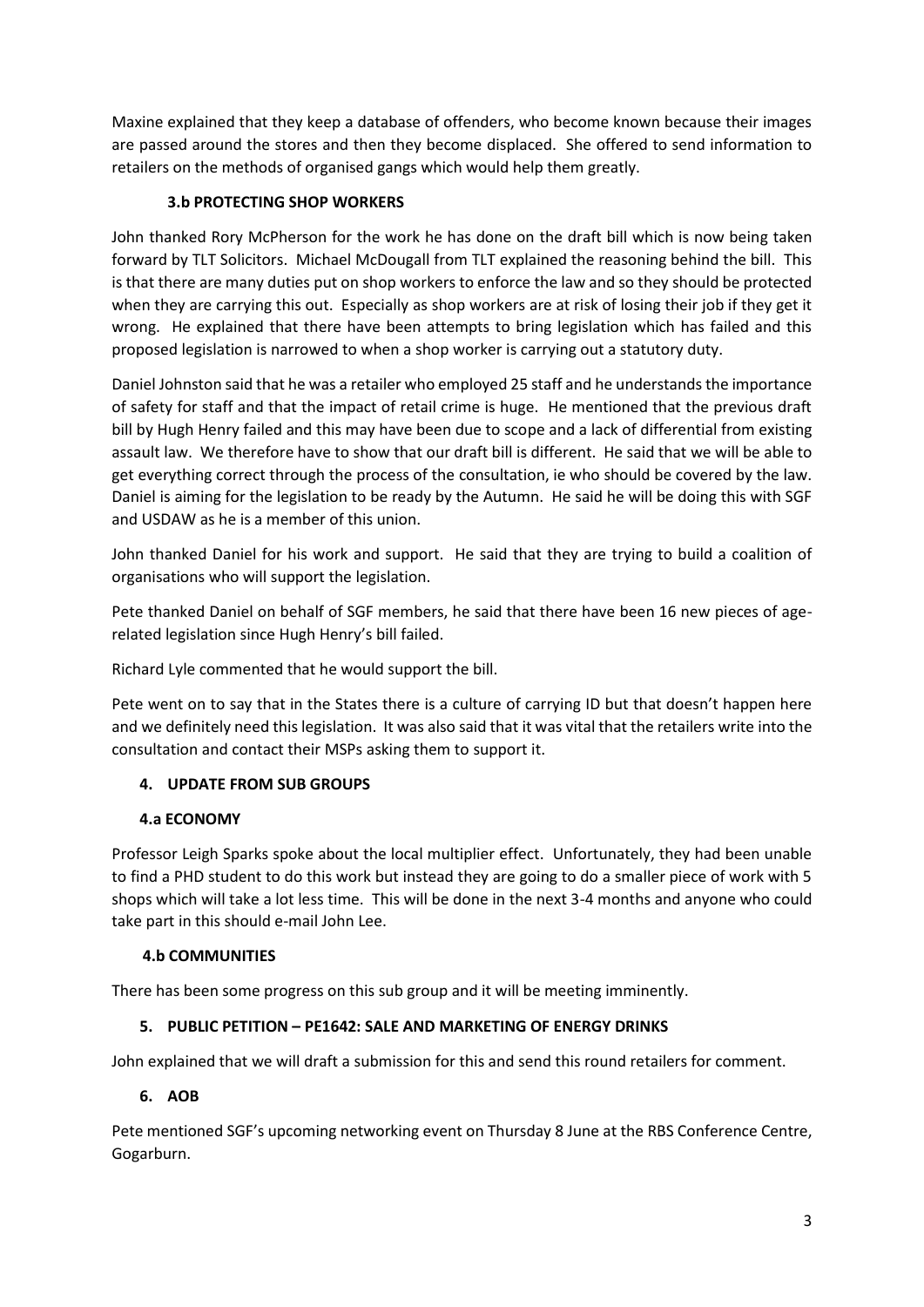John raised the issue of a deposit return scheme and Daniel Johnston mentioned that he thought that there would be costs involved for the industry.

# **7. DATE AND TOPIC OF NEXT MEETING**

The date of the next meeting is 12 September and will focus on deposit return schemes.